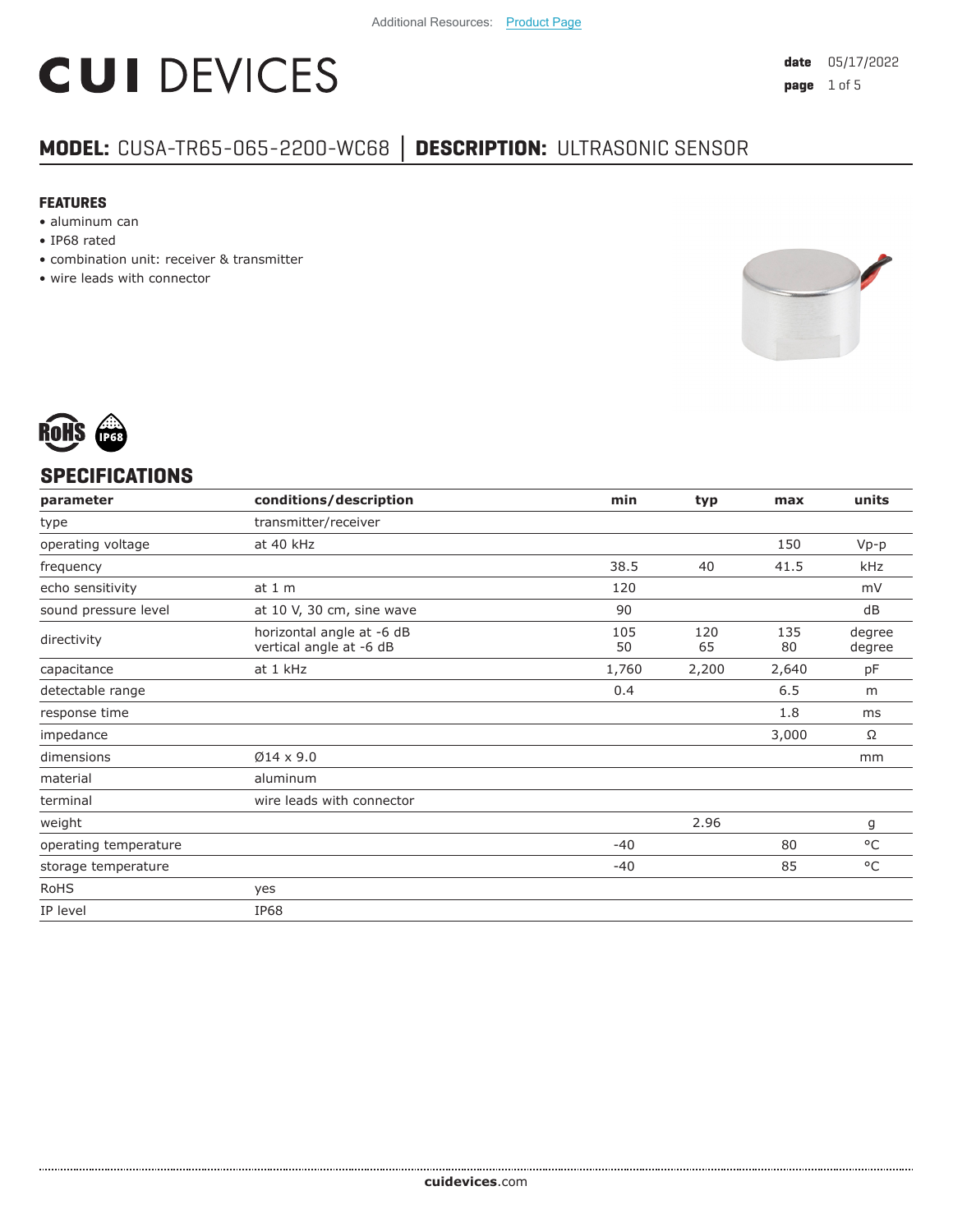#### **MECHANICAL DRAWING**

units: mm

wire: UL1571 30 AWG connector: JAM P/N JB20-02HG

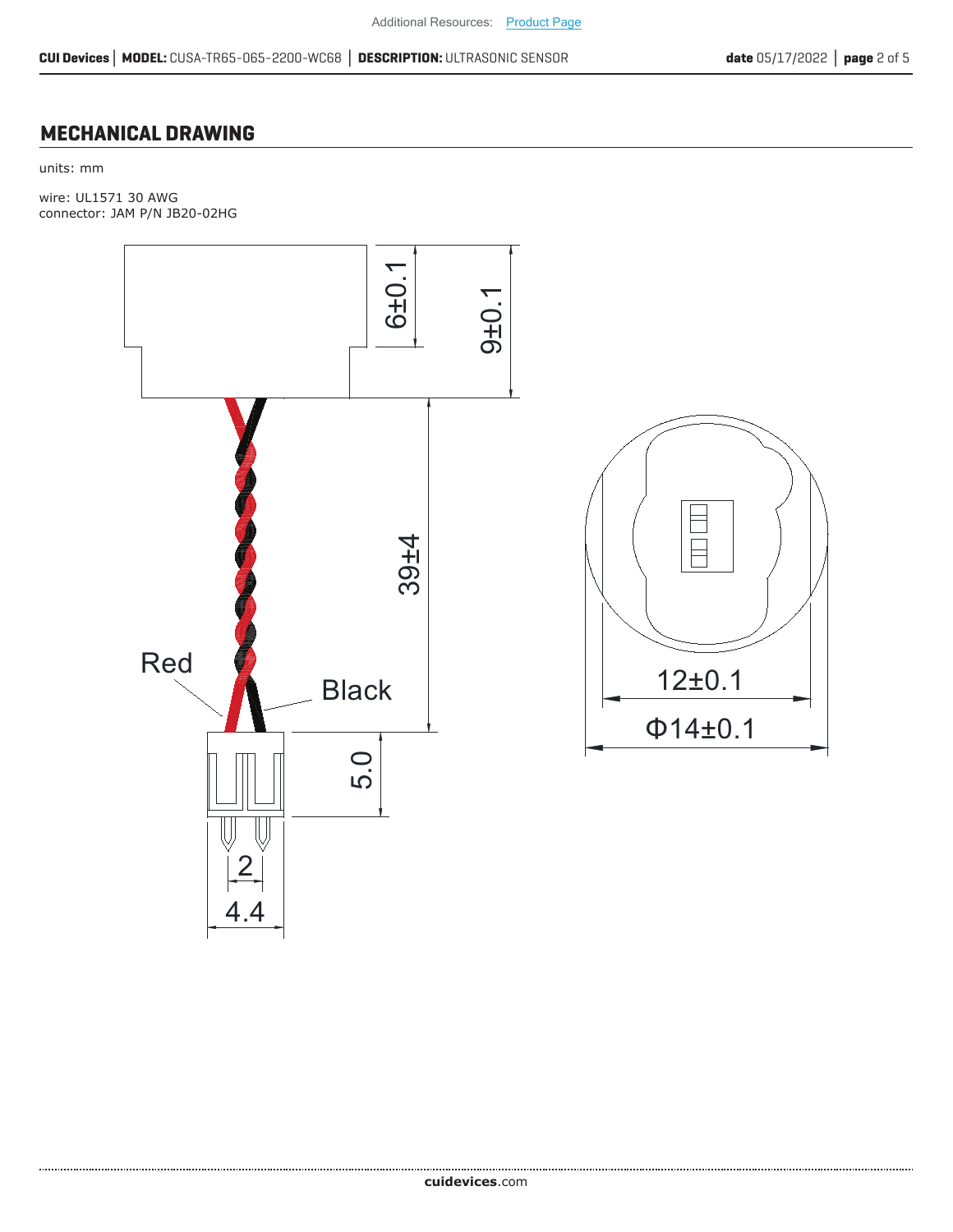#### **BEAM PATTERNS**

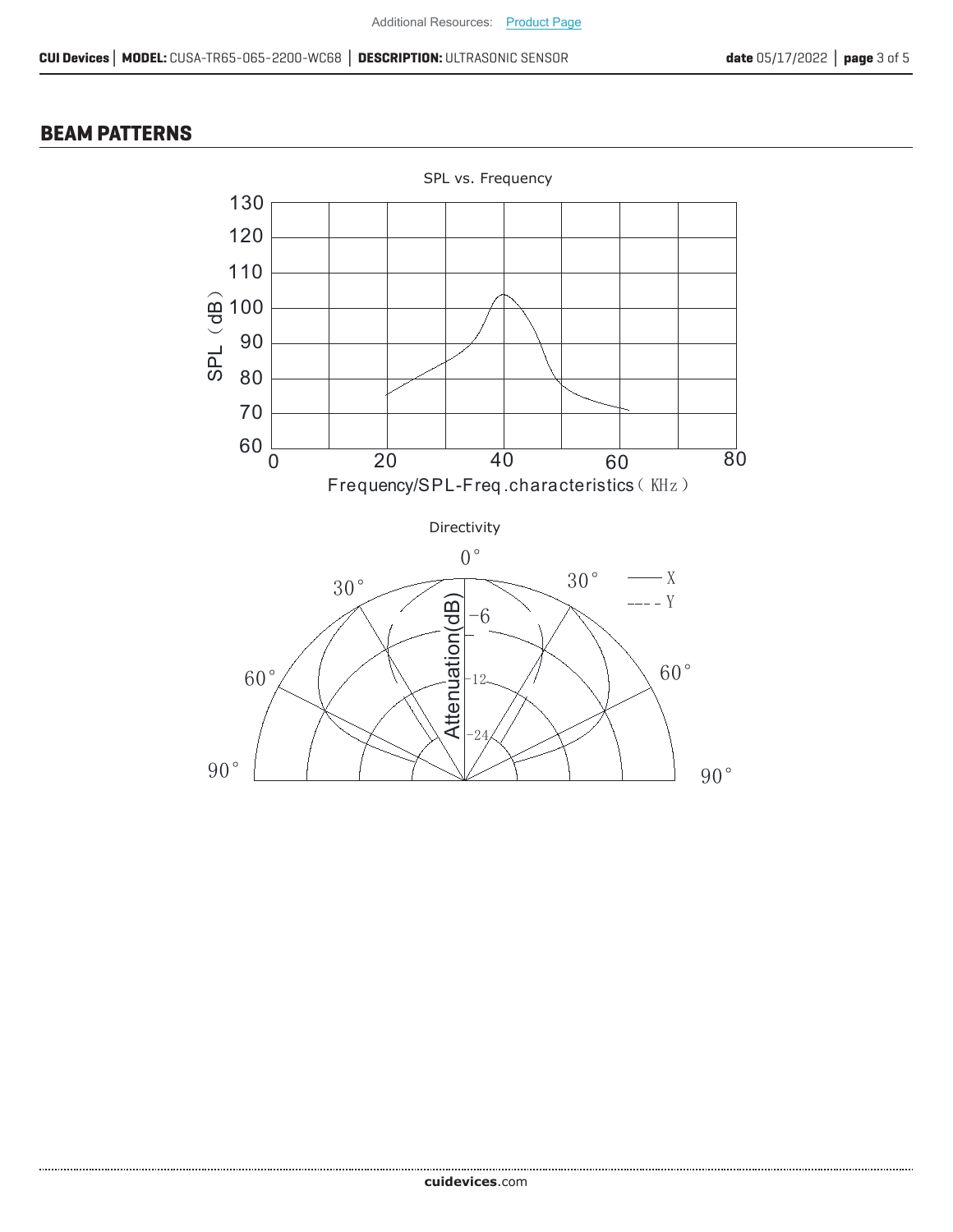#### **PACKAGING**

units: mm

Tray Size: 235 x 135 x 30 mm Tray QTY: 50 pcs per tray Carton Size: 280 x 285 x 240 mm Carton QTY: 1,000 pcs per carton